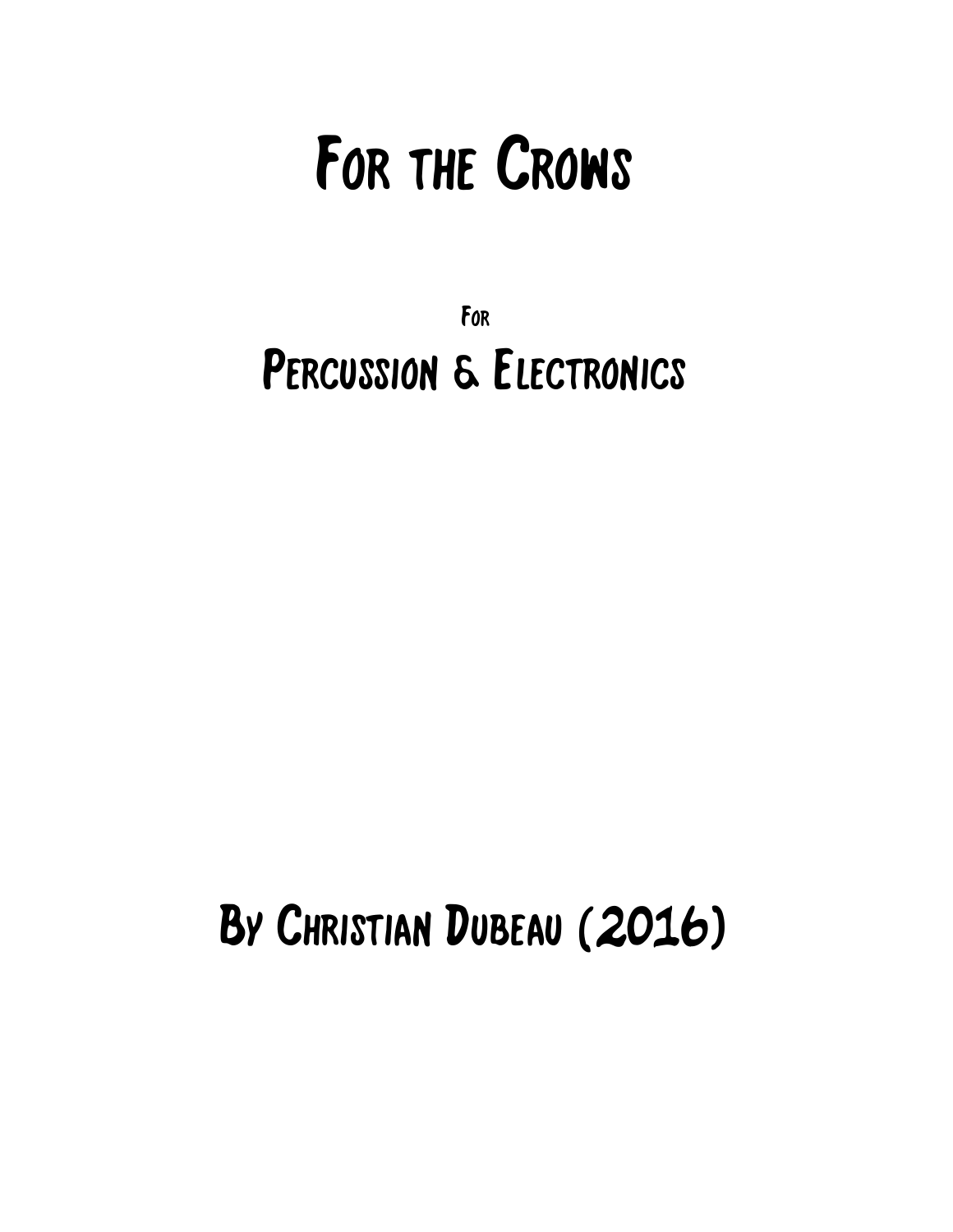## Instrumentation

#### Percussion:

- 1 Vibraphone
- 1 Glockenspiel
- 2 toms
- 1 Suspended Cymbal

#### Electronics:

Max Patch (can be acquired by contacting the composer) 1 (or 2) microphones + cables (used to record live percussion) 2 speakers Audio interface for the microphone(s) 1 midi pedal connected to computer 1 computer to run max patch with 1 metronome with headphones connected to it set to 5/4 and quarter note= 120

ONCE THE MAX PATCH IS ON "RECORD MODE", IT WILL RECORD EVERYTHING YOU play, and will play it back exactly 40 seconds later.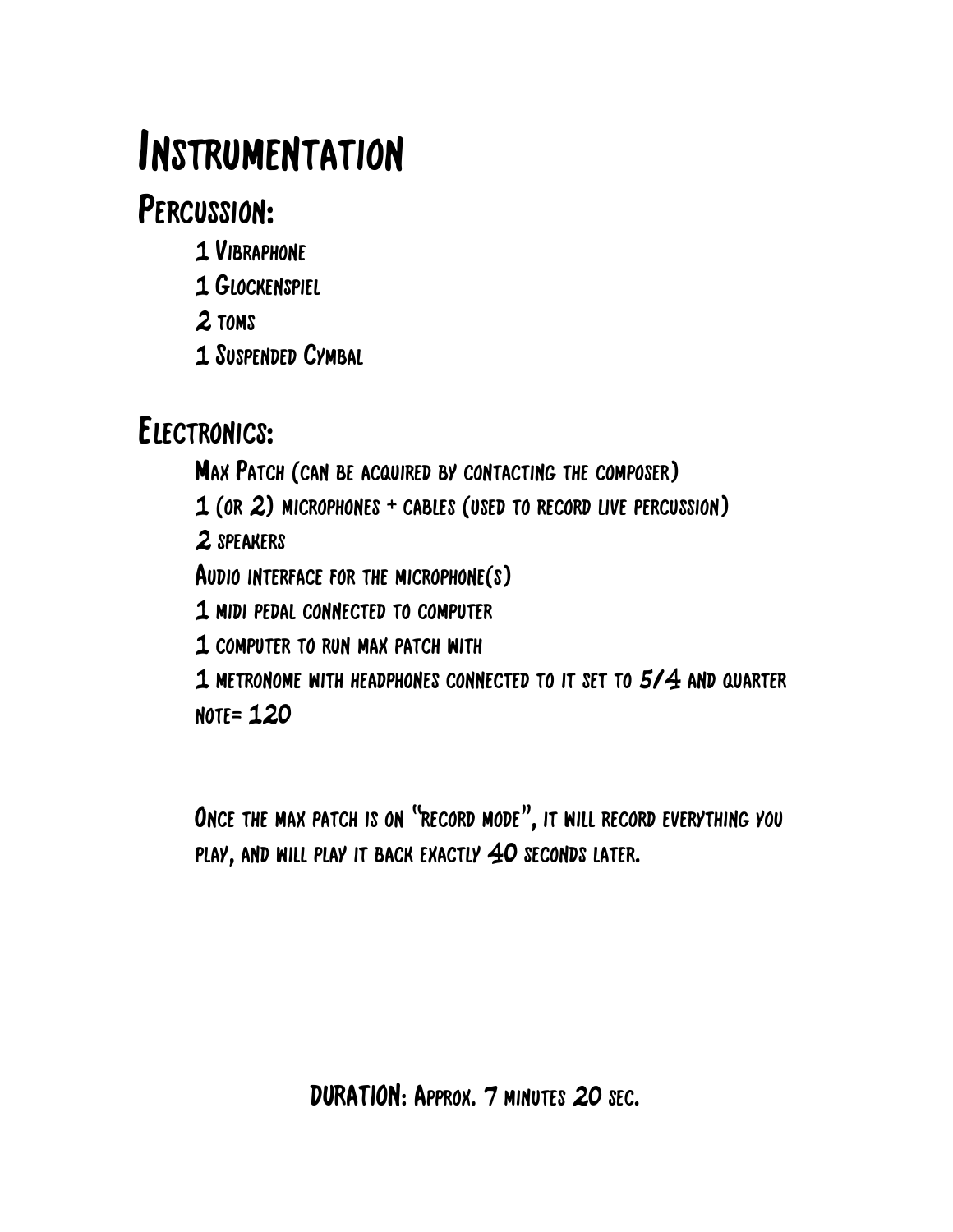#### For The Crows

Christian Dubeau

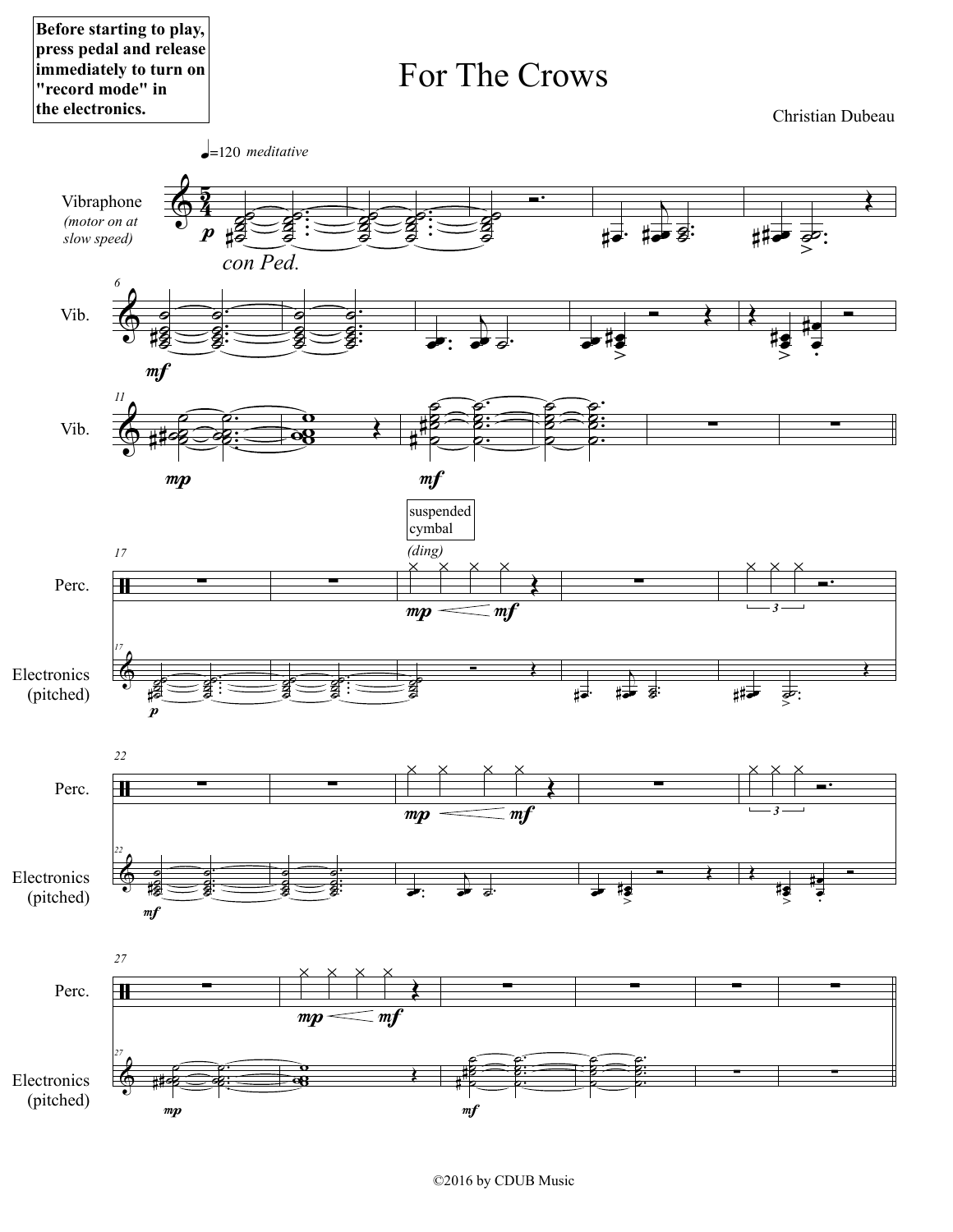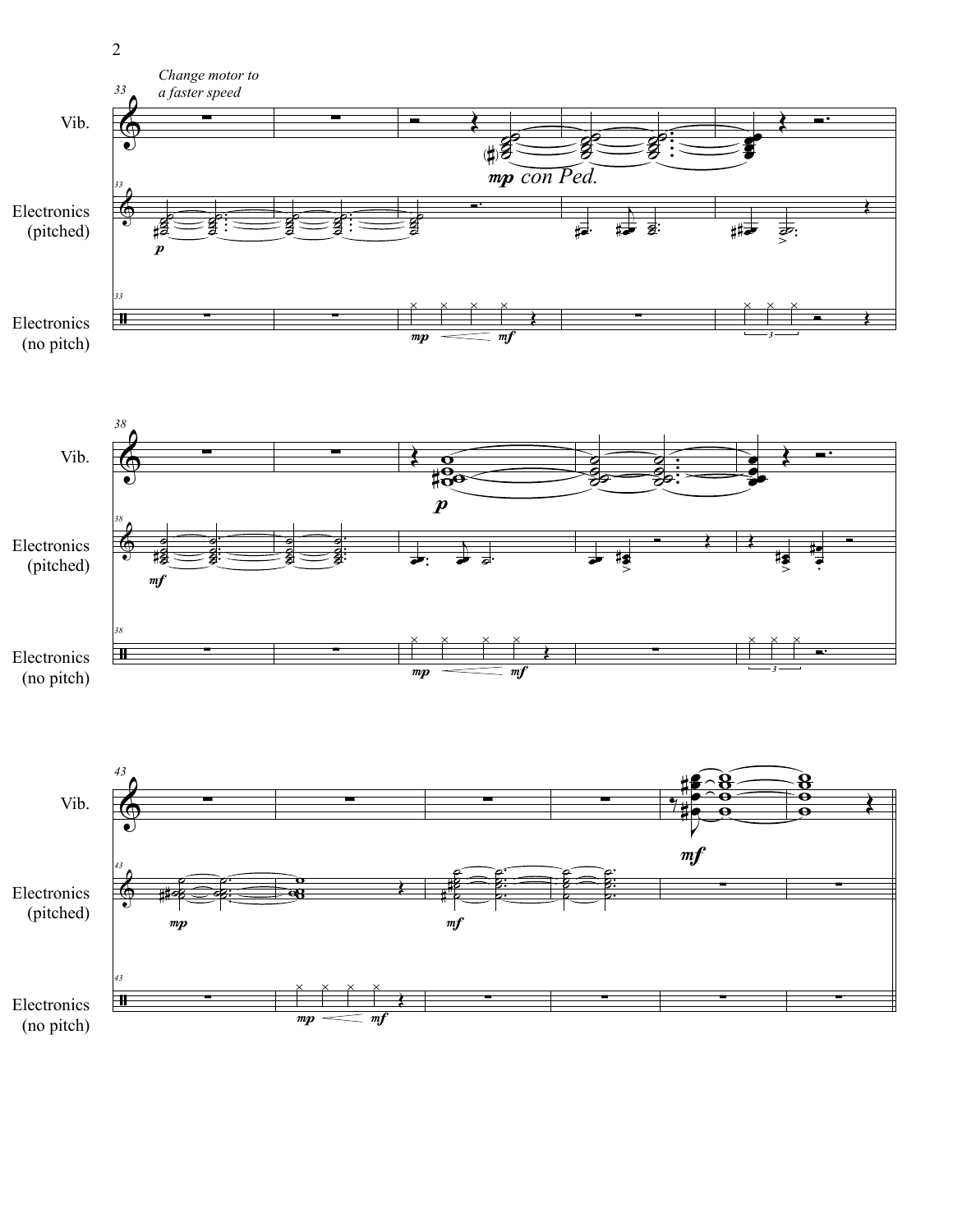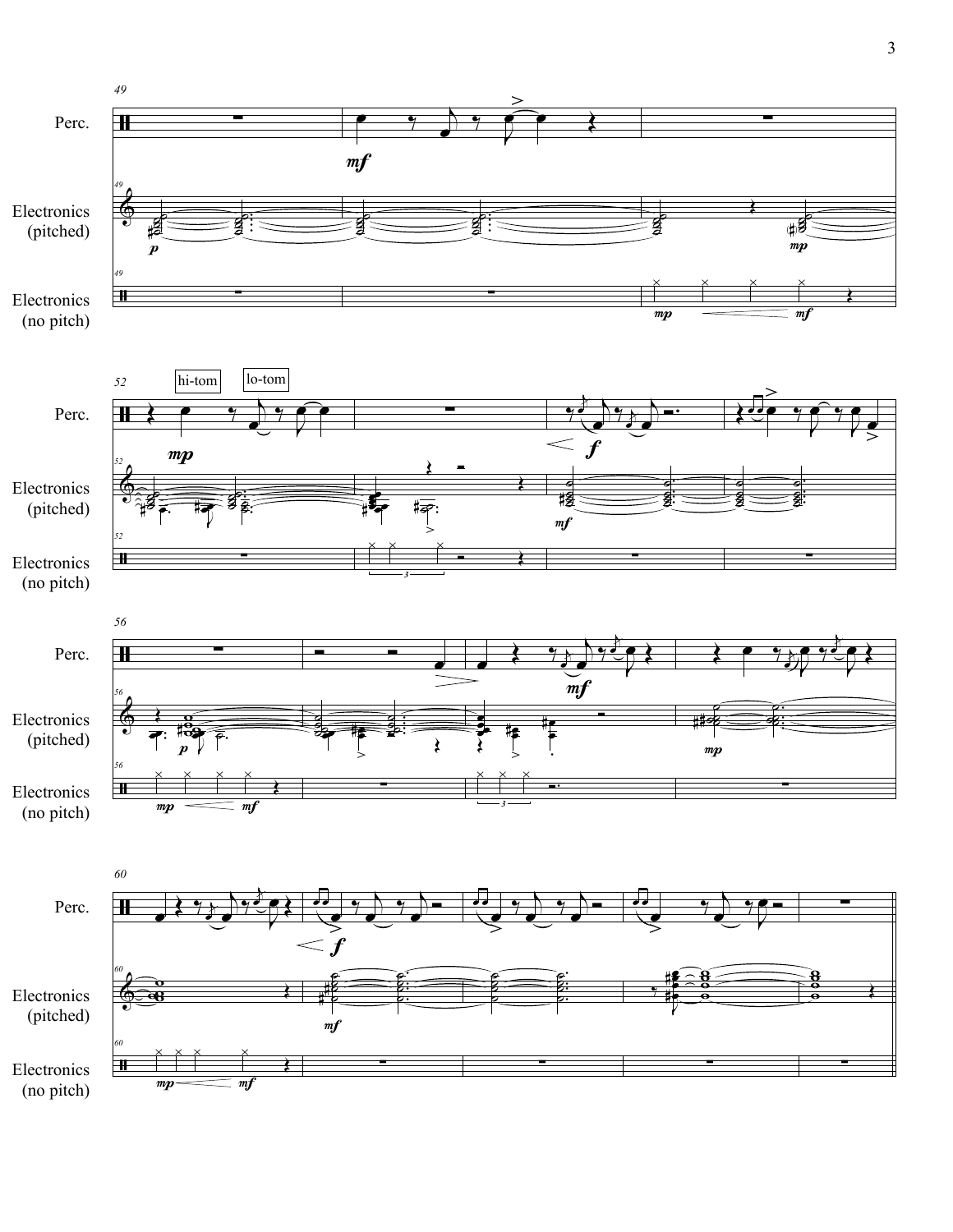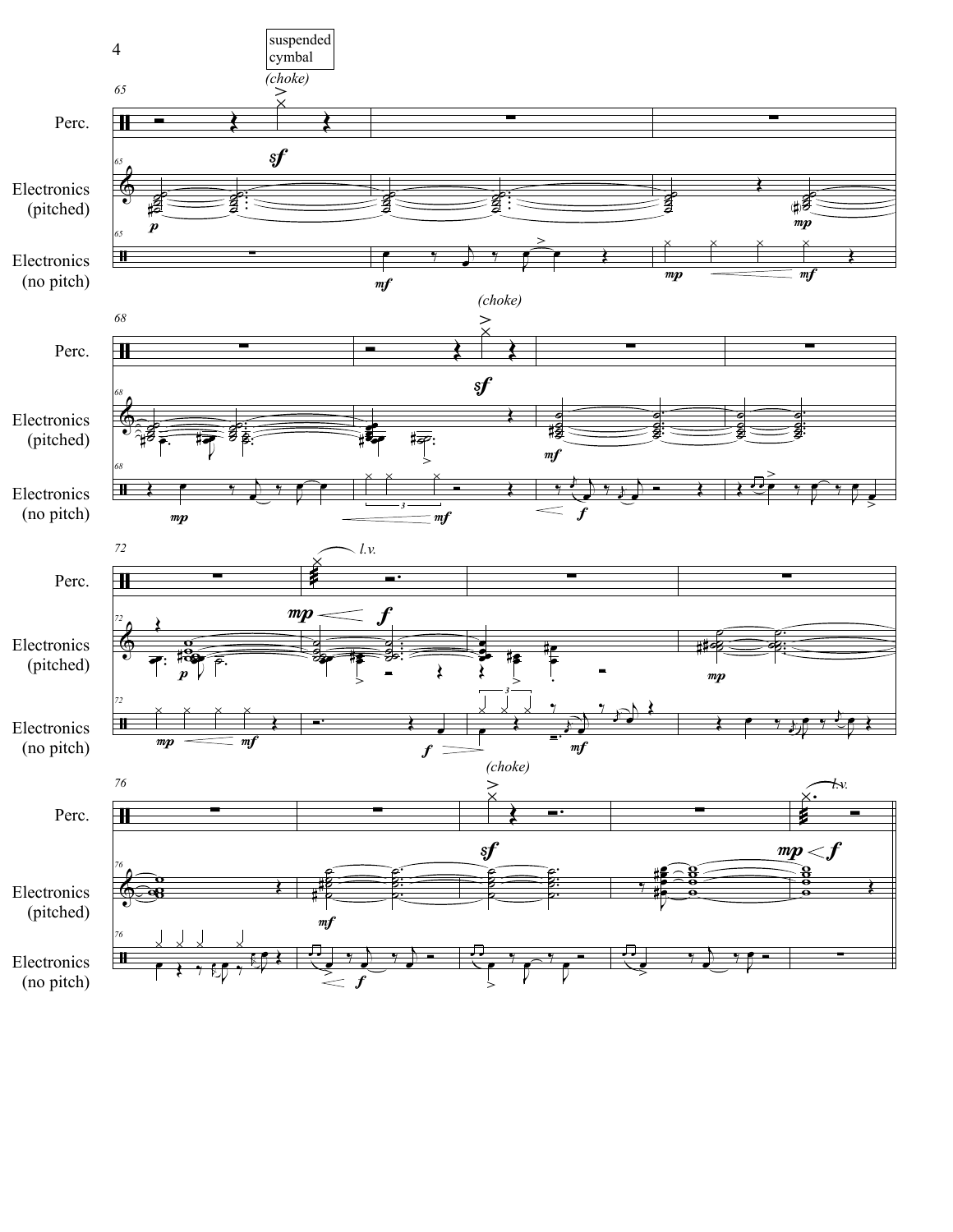

5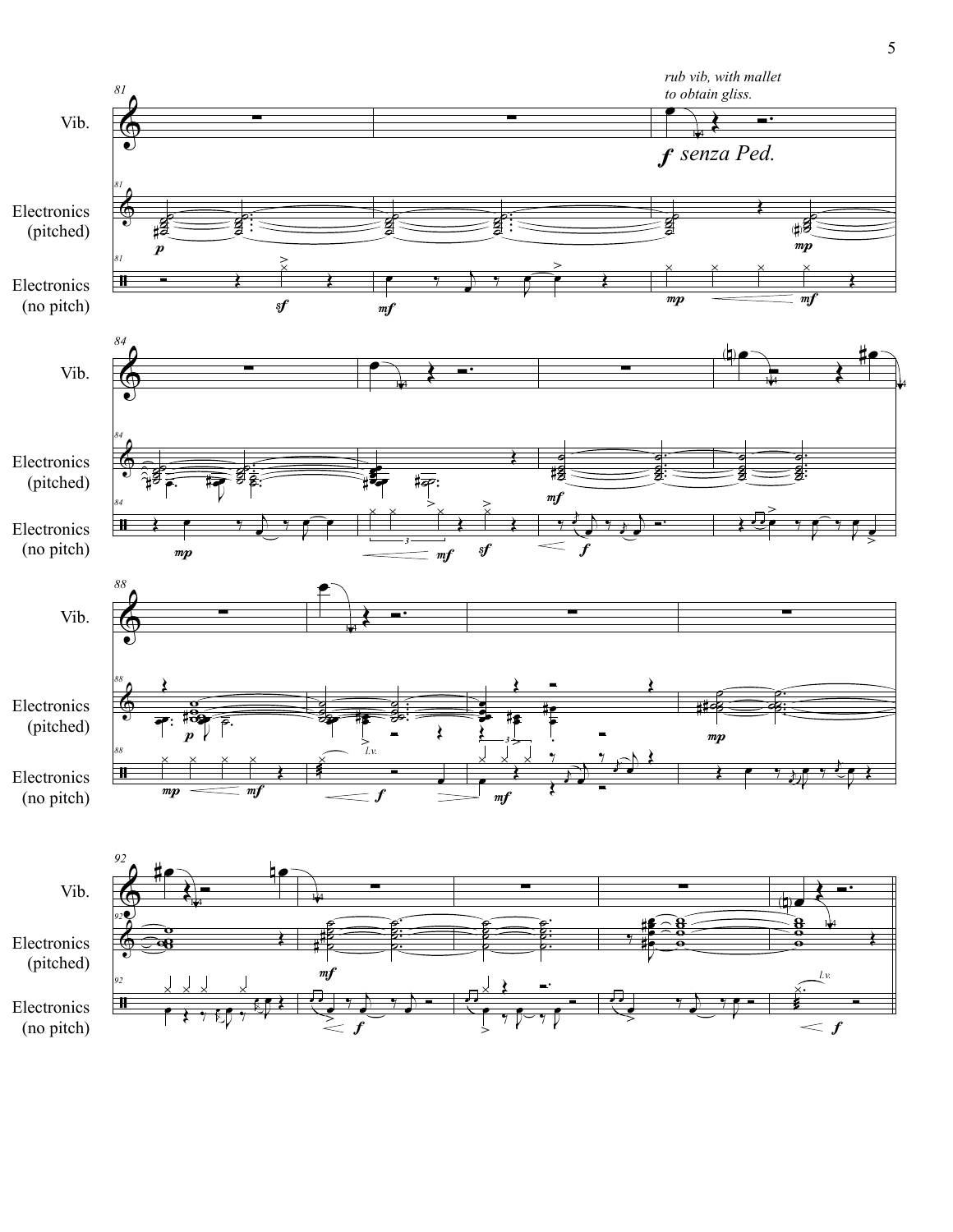







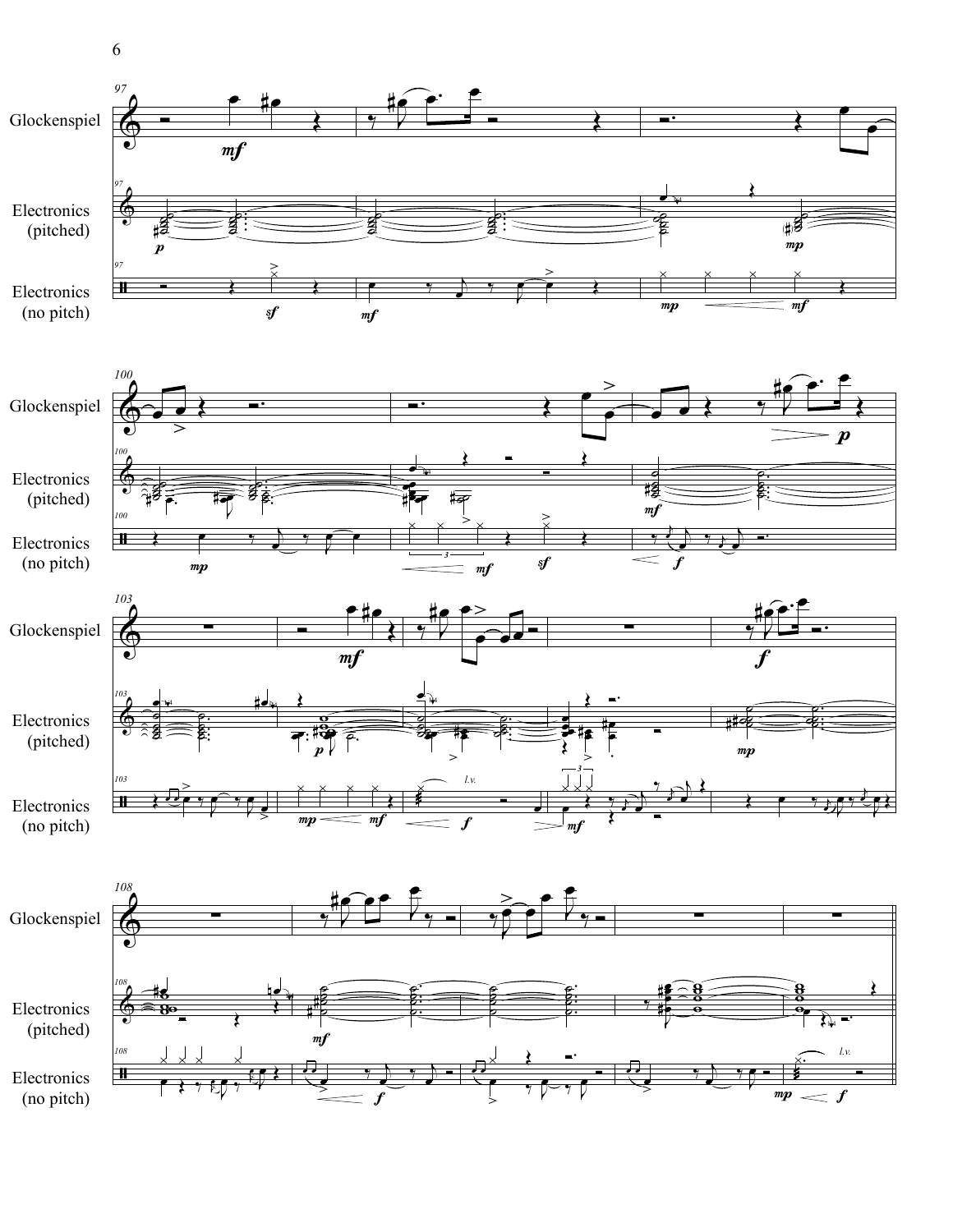

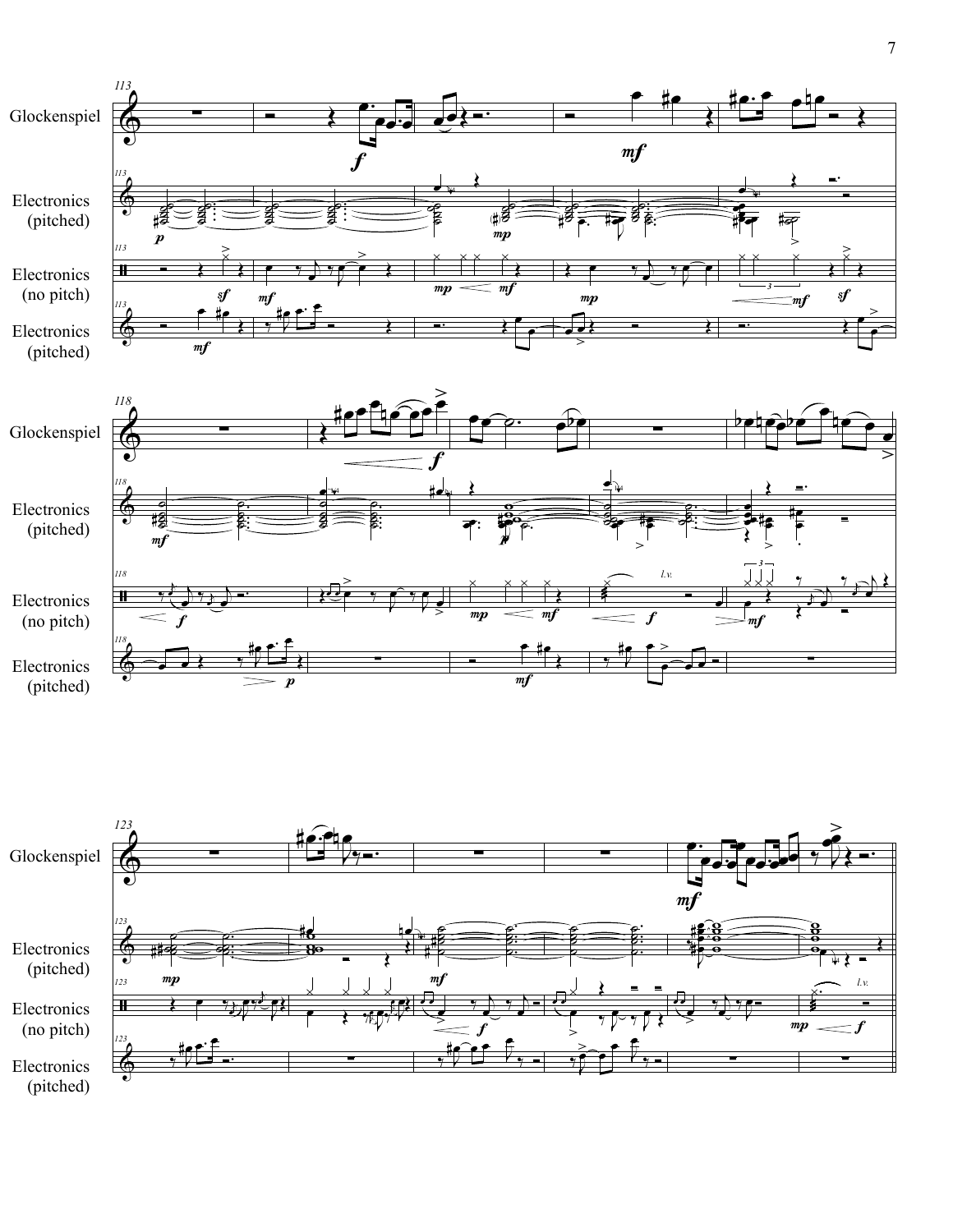



 $\Phi$ 

%<br>1 <u>#ee:2</u>

 $\overline{\phantom{a}}$ 

 $\nabla$ 

 $\overline{y}$   $\overline{z}$ 

 $\gamma$   $\bar{ }$ <u>#e^e e</u> œ  $^{\circ}$ 

f

 $\int$   $\frac{1}{2}$ 

œ. œœ. <sup>œ</sup>

œ œœ.œœœ  $, 7$ œœ ><br>2 Œ Ó.

 $\mathbb{Z}^p$  for  $f$ 

 $\overline{v}$ œ  $\leftrightarrow$ œ  $\frac{6}{7}$ 

#œ. <sup>œ</sup> <sup>J</sup> nœ

*139*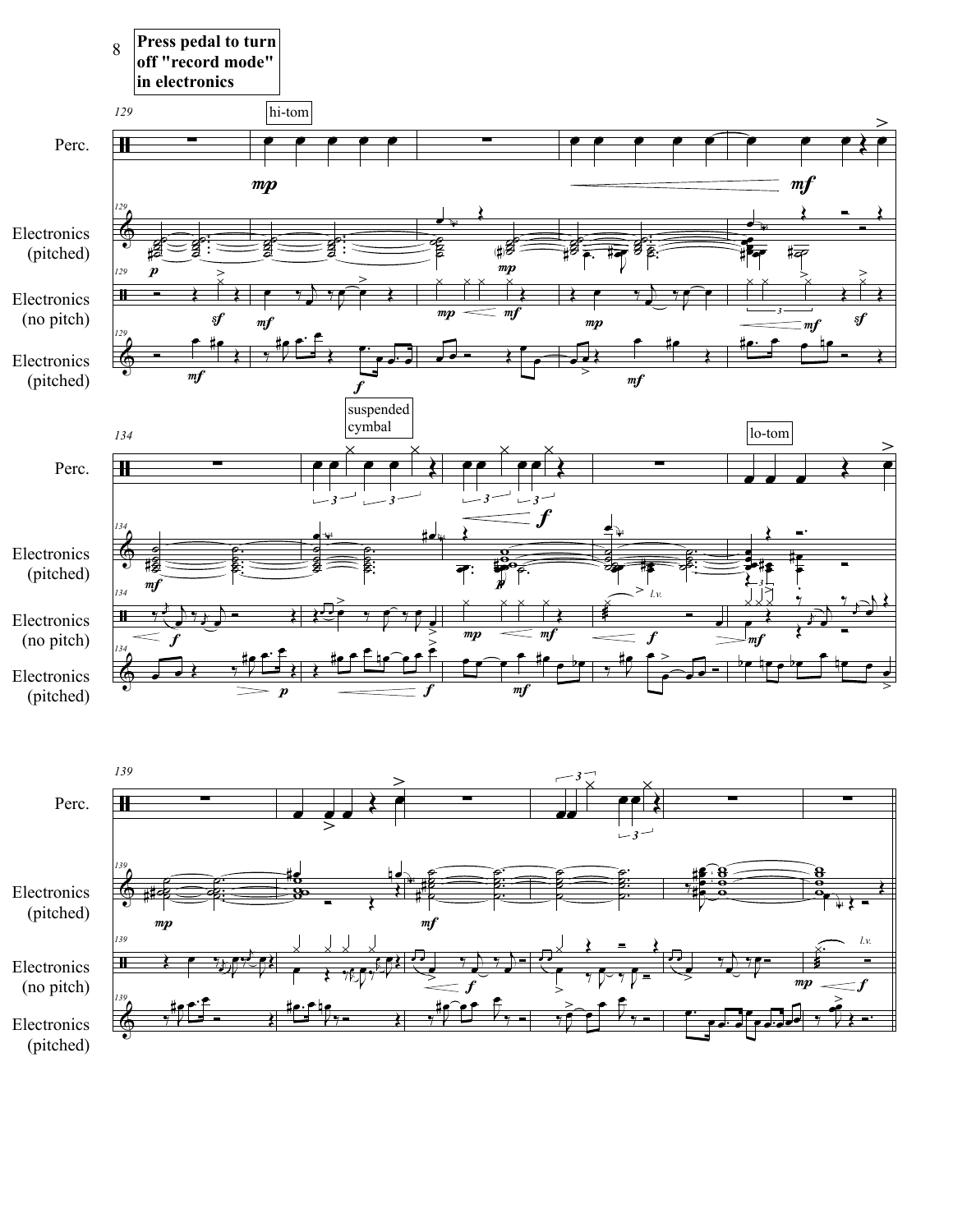